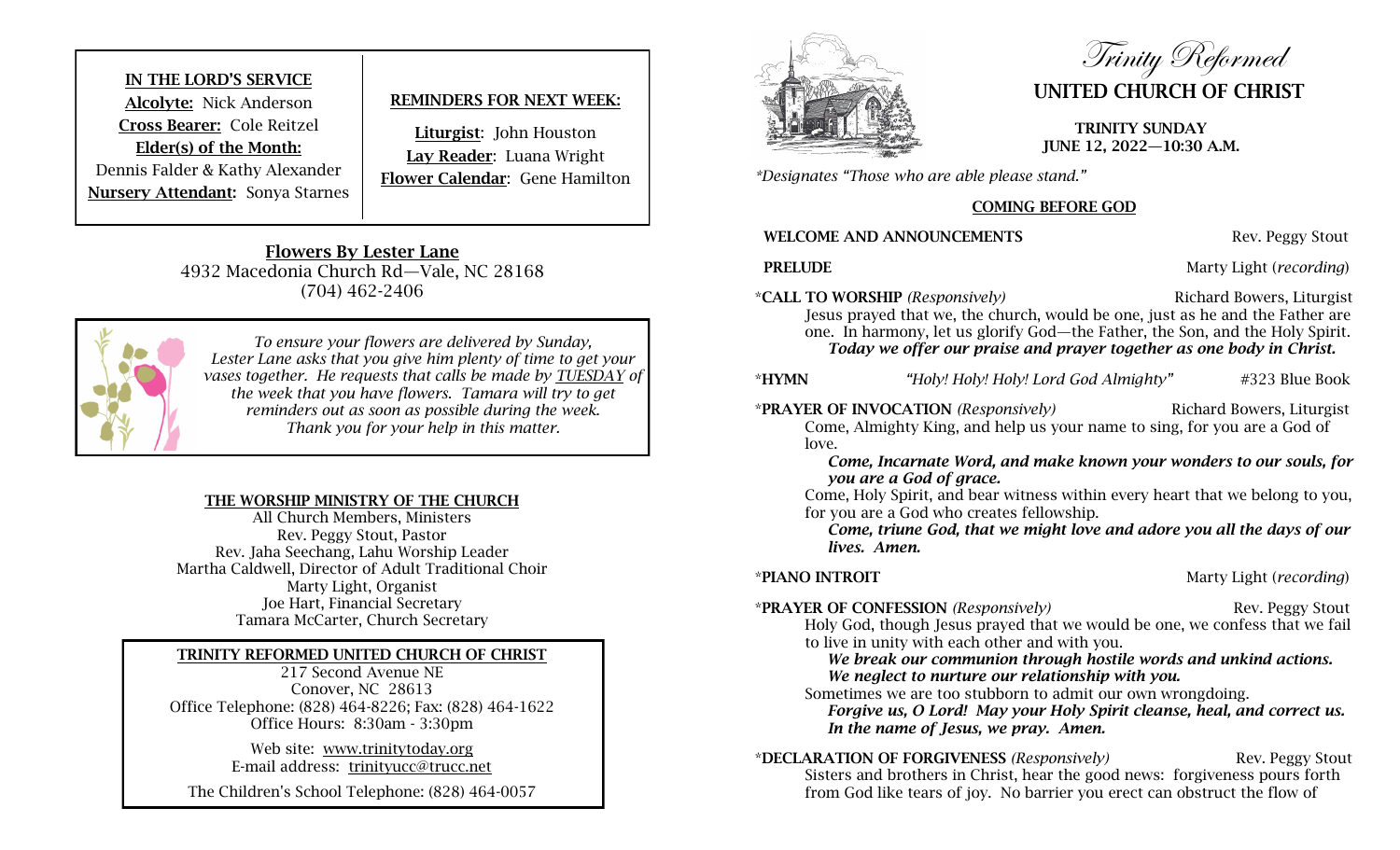God's healing. Receive the gift of God's forgiveness that you may be restored and filled with peace. *Thanks be to God!*

## \***PRAISE RESPONSE** *"Gloria Patria"* #142 Blue Book

*Glory be to the Father, and to the Son, and to the Holy Ghost: as it was in the beginning, is now and ever shall be, World without end. Amen, Amen.*

*(Please be seated.)*

### **LISTENING TO GOD'S WORD**

**CHILDREN'S SERMON Jessica Spain** 

**PRAYER FOR ILLUMINATION** *(Unison)* Janie Setzer, Lay Reader

 *Holy God, as the scriptures are read and proclaimed this day, may your Holy Spirit deepen our faith, comfort us, and challenge us, that we may grow in our love for you and each other. In the name of Christ, we pray. Amen.*

- **OLD TESTAMENT READING** *Psalm 8* Janie Setzer, Lay Reader The Word of the Lord. *Thanks be to God!*
- **ANTHEM** *"Eternal Light"* Chancel Choir—Martha Caldwell, Director

\***GOSPEL READING** *Matthew 25:14-15, 19, 24-29* Rev. Peggy Stout The Gospel of the Risen Christ. *All praise to you, Christ our Lord!*

**SERMON** Rev. Peggy Stout

### **RESPONDING TO GOD'S WORD**

### **AFFIRMATION OF FAITH** *(The Apostle's Creed)*

Let us confess the faith of our baptism:

 *I believe in God, the Father Almighty, creator of heaven and earth. I believe in Jesus Christ, God's only Son, our Lord, who was conceived by the Holy Spirit, born of the Virgin Mary, suffered under Pontius Pilate, was crucified, died, and was buried; he descended to the dead. On the third day he rose again; he ascended into heaven, he is at the right hand of the Father, and he will come again to judge the living and the dead. I believe in the Holy Spirit, the holy catholic church, the communion of saints, the forgiveness of sins, the resurrection of the body, and the life everlasting. Amen.* 

### **Snack Supper & Planning Meeting for Chairpersons of ALL Program and Administrative Boards**—THIS Tuesday, June 14th at 6:15pm.

Subway boxed meals will be available for dinner. Please bring your calendars as we discuss the remainder of 2022!



# **FATHER'S DAY COVERED-DISH LUNCH**

Sunday, June 19th Immediately following Traditional Worship (in the LEC)

Please bring a covered dish meal and join us as we celebrate those very special men in our lives fathers, grandfathers, step-fathers, etc.

# **Church Staff & Choir Cook-Out**

Tuesday, June 21st at 6:30pm in the Fellowship Hall

*Please be on the look-out for a reminder postcard on what you should bring that evening!*

**Vacation Bible School July 24-27 from 6-8pm**



*We are currently looking for volunteers to help at our Vacation Bible School this year! VBS is one of our biggest outreach opportunities. Can you help? Sign-up sheets for volunteers AND Registration Forms for children are available at the back of the Sanctuary OR on the church's website: www.trinitytoday.org.*

### **Carolina Caring Volunteer Opportunities**

**Current Needs:** Patient Support Volunteers provide companionship and friendship to patients either in their home, nursing facility or wherever they call home. No hands on care. Greeter Volunteers greet guests at the Catawba Valley Campus on Robinson Rd and help locate the patients' room and offer support to a variety of needs. Scheduling is flexible.

\*Please note the Covid-19 vaccine is currently required to volunteer.

**Upcoming Training Dates**: Tuesday, June 28 5:30 - 7:30 pm & continuing Thursday, June 30 5:30 - 7:30 pm at the Catawba Valley Campus on Robinson Rd.

> To register, please contact the Volunteer Dept at 828.466.0466 or [volunteer@carolinacaring.org](mailto:volunteer@carolinacaring.org)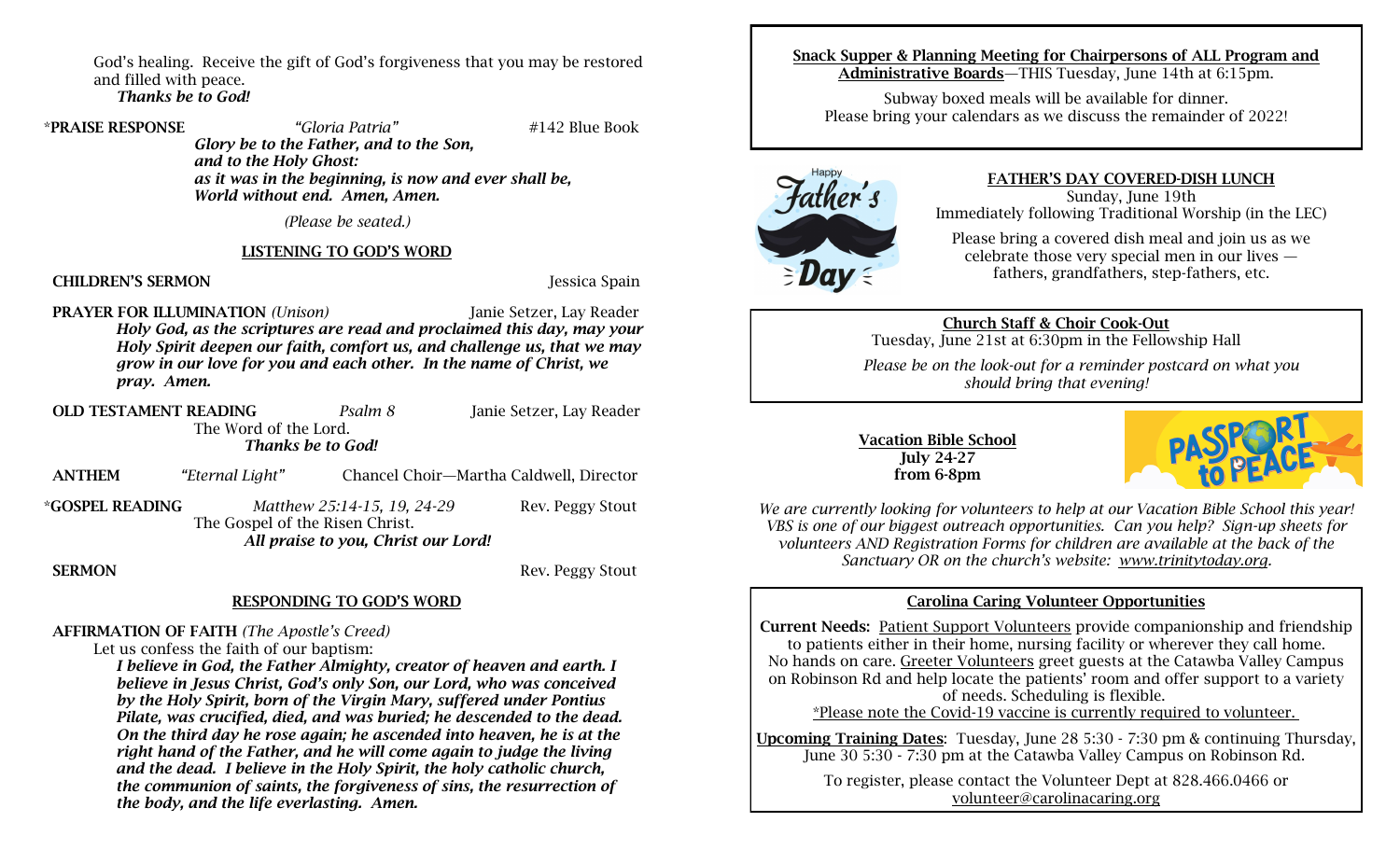

# **OLD TESTAMENT READING** *Psalm 8*

<sup>1</sup> LORD, our Lord, how majestic is your name in all the earth! You have set your glory in the heavens. 2Through the praise of children and infants you have established a stronghold against your enemies, to silence the foe and the avenger. <sup>3</sup> When I consider your heavens, the work of your fingers, the moon and the stars, which you have set in place, <sup>4</sup> what is mankind that you are mindful of them, human beings that you care for them? $\left[1\right]$ <sup>5</sup> You have made them $\left[0\right]$  a little lower than the angels<sup>[\[e\]](https://www.biblegateway.com/passage/?search=Psalm+8&version=NIV#fen-NIV-14018e)</sup> and crowned them<sup>[[f\]](https://www.biblegateway.com/passage/?search=Psalm+8&version=NIV#fen-NIV-14018f)</sup> with glory and honor. <sup>6</sup>You made them rulers over the works of your hands; you put everything under their<sup>[[g\]](https://www.biblegateway.com/passage/?search=Psalm+8&version=NIV#fen-NIV-14019g)</sup> feet: <sup>7</sup> all flocks and herds, and the animals of the wild,  $\delta$  the birds in the sky, and the fish in the sea, all that swim the paths of the seas.<sup>9</sup> LORD, our Lord, how majestic is your name in all the earth!

> The Word of the Lord. *Thanks be to God!*

**\*GOSPEL READING** *Matthew 25:14-15, 19, 24-29*

<sup>14</sup> "Again, it will be like a man going on a journey, who called his servants and entrusted his wealth to them. <sup>15</sup>To one he gave five bags of gold, to another two bags, and to another one bag, $[4]$  each according to his ability. Then he went on his journey.

<sup>19</sup> "After a long time the master of those servants returned and settled accounts with them.

 $24$  "Then the man who had received one bag of gold came. 'Master,' he said, 'I knew that you are a hard man, harvesting where you have not sown and gathering where you have not scattered seed. <sup>25</sup> So I was afraid and went out and hid your gold in the ground. See, here is what belongs to you.' <sup>26</sup> "His master replied, 'You wicked, lazy servant! So you knew that I harvest where I have not sown and gather where I have not scattered seed? <sup>27</sup> Well then, you should have put my money on deposit with the bankers, so that when I returned I would have received it back with interest. <sup>28</sup> "'So take the bag of gold from him and give it to the one who has ten bags. <sup>29</sup> For whoever has will be given more, and they will have an abundance. Whoever does not have, even what they have will be taken from them.

> The Gospel of the Risen Christ. *All praise to you, Christ our Lord!*

**Congregational CARE NOTES today**! There are notebooks provided at the back of the Sanctuary. Please take a moment to write a note of care, thought, or appreciation to someone on the church prayer list. *Please write their name on the top of the paper*. We will take the notes up after the service and mail them directly to the person's home.

# **REMEMBER IN PRAYER & with your cards, calls, visits**

**CARDINAL HEALTHCARE & REHAB** Kim Crotts (husband of Deb Crotts)

\*Michael Gantt (son of Charles & Brenda)

**UPDATED MEMBER INFO:** Cyndy Adams (828) 446-4584

> Keith & Julia Grubbs 2854 Palmer Dr NE Conover, NC 28613

\*Boyd Stout (Rev. Peggy's brother) \*Rod Mills (brother of Check Mills) \*Carol King (Shuford family friend)

**ALSO PLEASE REMEMBER:**

Jo Ann Simmons Sherry Eckard Jeff Whisenant Ted Setzer

# **RECUPERATING AT HOME**

### Donna Griffin Cox Jane Bartholomew Martha Sigmon Virginia Brown Peggy Wright Margie Reaves Paul Towery Mabel Lawing

## **HOMEBOUND**

Jack Power Diane Loftin Wanda Sue Ammerman

# **IN ASSISTED-LIVING FACILITIES**

**ABERNETHY LAURELS** Joan Williamson (Room 240) Joe Schell (Apt 205)

**CONOVER NURSING & REHAB** Bob Andrews (husband of Barbara)

### **CV ASSISTED LIVING** Mary Crump (Room 114)

**GATEWAY (Lenoir)** Pat Roark (Room 124)

# **TRINITY VILLAGE**

Sarah Hoffman (Room 809-A) Bobbie Whisenant (Room 302)



**CHRISTIAN LOVE AND SYMPATHY** to Rev. Peggy Stout & family in the loss of her niece, Angelica "Angel" Nicole Leach on June 2nd. A memorial service was held this past Wednesday at Bethel Baptist Church in Asheboro.

### **CHRISTIAN LOVE AND SYMPATHY** to Gere Helton and family in the loss of her close friend, Clayton Brooks on June 5th. A service was held this past Thursday at Abernethy Laurels. In lieu of flowers, the family requests that memorial contributions be made to an animal rescue of your choice.